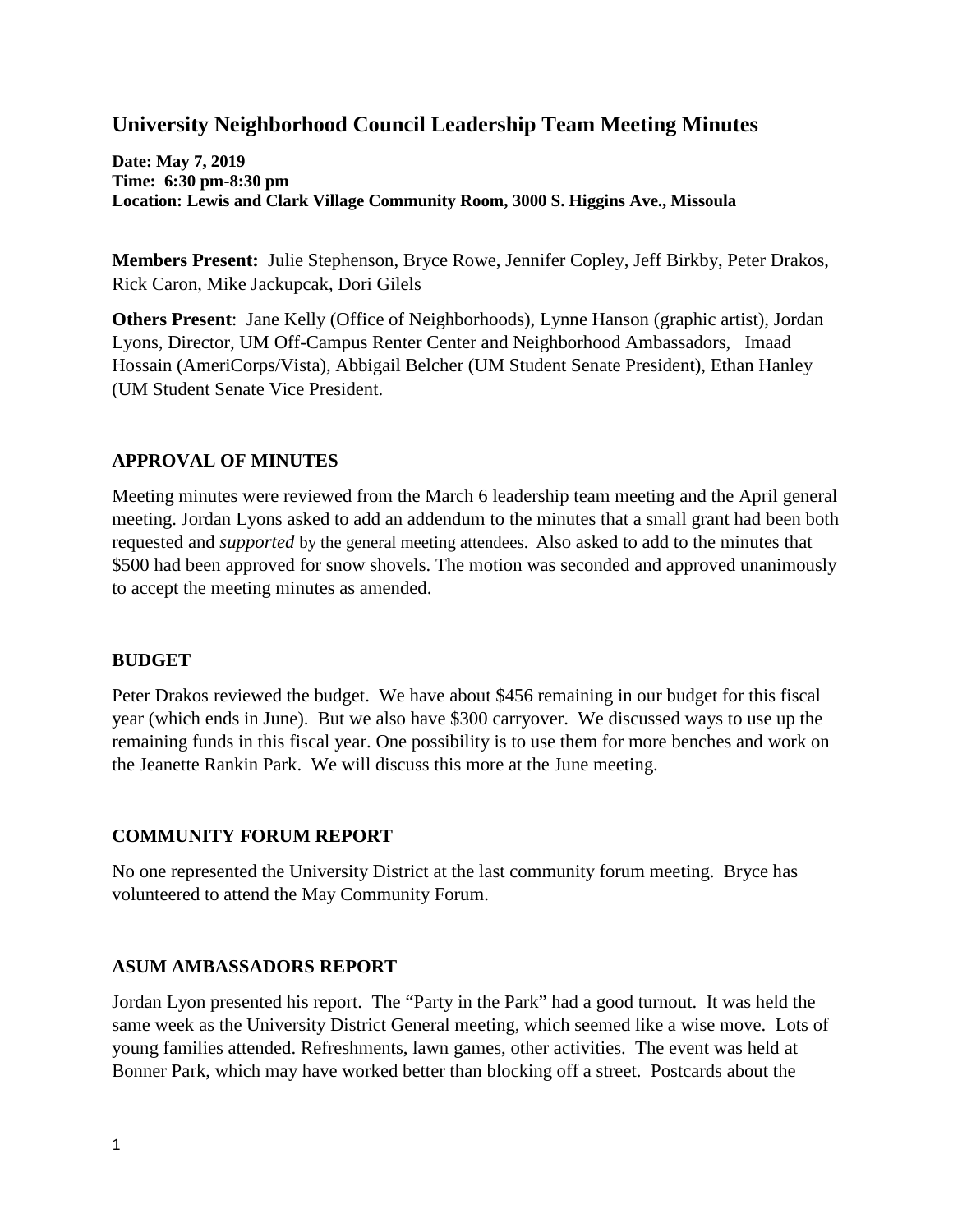event were sent to the UM residence halls, as well as University District residents. The cost for mailing the postcards to the dorms was about \$500.

The Ambassadors have been discussing what sort of social event to have in the fall.

## **OFFICE OF NEIGHBORHOODS REPORT**

The Office of Neighborhoods is now located at 400 Ryman.

The neighborhood bus tour was a great success. Neighborhoods visited on the three-hour tour included Miller Creek, Moose Can Gully, Linda Vista, and 39th Street. Several members of the University District Leadership Team were on the tour and spoke highly of the tour speakers and organization work done by Jane and Karen.

A celebration will be held on May  $21<sup>st</sup>$  in support of the volunteers who maintain all the traffic calming circles in Missoula. The celebration will include free food, as well as plant giveaways and shared stories. Jane reminded the team members that grants of up to \$150 each are available for purchasing plants and supplies to maintain and enhance the traffic calming circles.

Dori mentioned that she is interested in exploring connections between the Bancroft Ponds (behind Pattee Creek Market) and the surrounding neighborhoods. She will keep conversation going with adjacent neighborhoods and see if there's a role for the University District in the open spaces and parks around the Bancroft Ponds.

### **NEW LOGO DESIGN for Univ District**

Lynne Hanson, a graphic designer who recently moved to the University District, presented some updated logo ideas, based on the initial ideas discussed at the General Meeting held in April. Lynne presented four different logo ideas for the University District, which were discussed by all leadership meeting attendees. We hope to have the final logo design finished soon so it could be used on the new Bonner Park signage that is being funded with a recent small grant awarded by the city of Missoula. Lynne will present the final designs to the leadership team at the June meeting. The logo computer files will be housed in the Office of Neighborhoods.

### **NEIGHBORHOOD PRIORITIES**

Jennifer presented a summary of prioritized neighborhood concerns that came out of the University District general meeting held in April. The top four issues were street lighting; care of urban forests; snow removal; and traffic safety/routing.

The leadership team discussed the list of neighborhood priorities, and how our team could act to ensure that we keep moving forward with ideas and projects to deal with these priorities. We will spend more time discussing possible actions during our June meeting. We also discussed